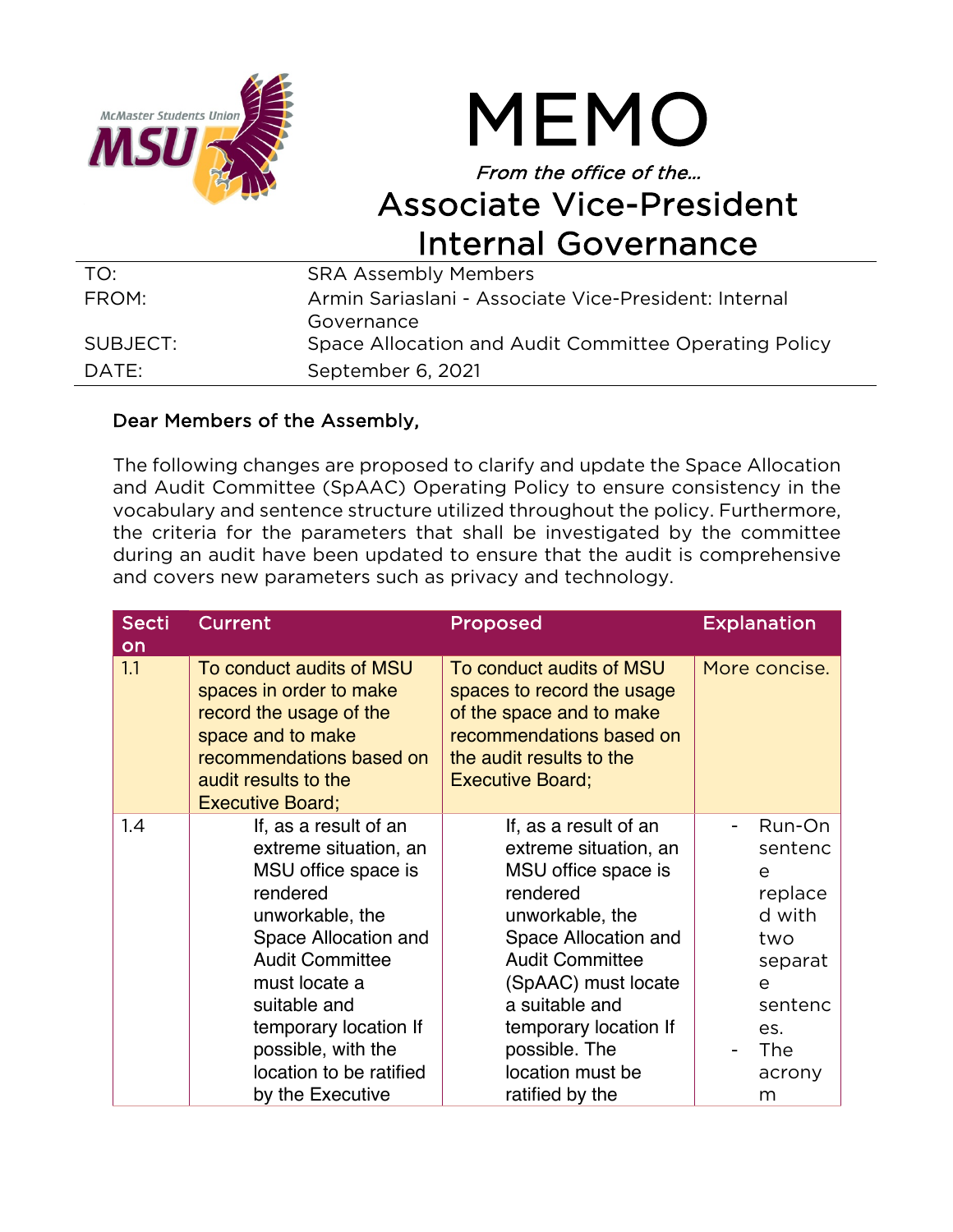|     | Board at the earliest<br>possible date.                                                                                                                                                                                                                                                                                                                                            | <b>Executive Board at</b><br>the earliest possible<br>date.                                                                                                                                                                                                                                                                                                           | (SpAA<br>$\mathcal{C}$<br>defined<br>, and<br>this<br>acrony<br>m is<br>used to<br>replace<br>the full<br>name<br>of the<br>commit<br>tee<br>throug<br>h the<br>docum<br>ent                                                                                                                                                                                                        |
|-----|------------------------------------------------------------------------------------------------------------------------------------------------------------------------------------------------------------------------------------------------------------------------------------------------------------------------------------------------------------------------------------|-----------------------------------------------------------------------------------------------------------------------------------------------------------------------------------------------------------------------------------------------------------------------------------------------------------------------------------------------------------------------|-------------------------------------------------------------------------------------------------------------------------------------------------------------------------------------------------------------------------------------------------------------------------------------------------------------------------------------------------------------------------------------|
| 3.5 | 3.1<br>The criteria<br>which shall be<br>measured by<br>the Space<br><b>Allocation and</b><br><b>Audit</b><br>Committee<br>during the<br>audit period<br>shall be:<br><b>Efficien</b><br>3.1.1<br>cy of<br>office<br>setup<br><b>Service</b><br>3.1.2<br>space<br>require<br>ments<br><b>Storage</b><br>3.1.3<br>space<br>3.1.4<br>Other<br><b>MSU</b><br>space<br>concern<br>s as | 3.2<br>The criteria<br>which shall be<br>measured by<br>the SpAAC<br>during the<br>audit period<br>shall be:<br>3.2.1<br><b>Size</b><br>and<br>location<br>3.2.2<br>Accessi<br>bility<br>3.2.3 Storage<br>space<br><b>Technol</b><br>3.2.4<br>ogy<br>3.2.5 Optimiz<br>ation,<br>design<br>and<br>architec<br>ture<br>3.2.6 Privacy<br>3.2.7<br><b>Mainten</b><br>ance | The list of the<br>parameter<br>that SpAAC<br>will be<br>measuring in<br>their audit<br>have been<br>update to<br>ensure that<br>the report is<br>comprehensi<br>ve. For<br>instance, the<br><b>IG</b> committee<br>felt the need<br>for<br>technology of<br>a space to be<br>assed<br>especially<br>due to MSU's<br>reliance on<br>computer-<br>based<br>services.<br>Furthermore, |